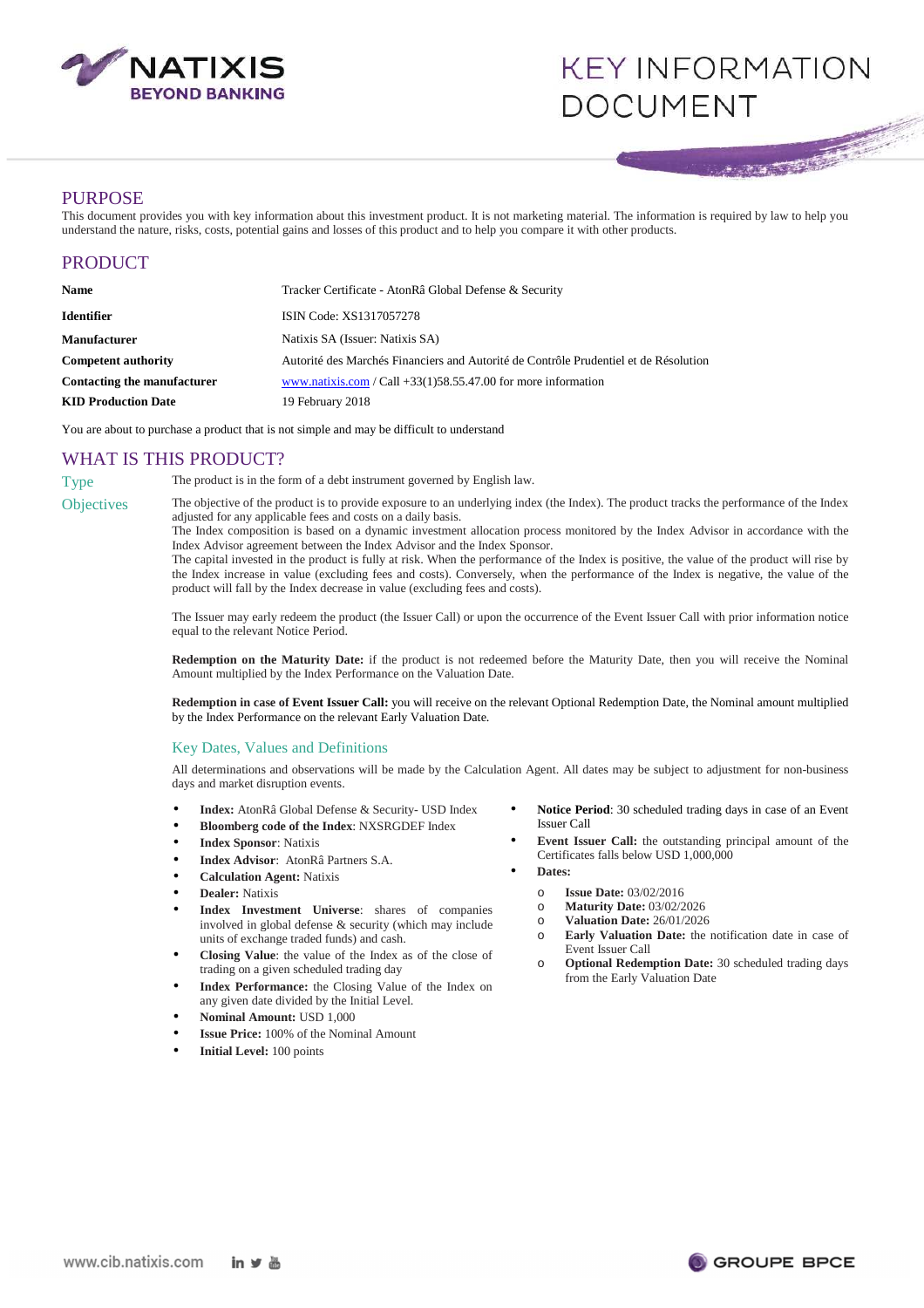

### Early redemption and adjustments

The terms of the product provide that in certain defined events, in addition to those described above, occur (principally but not exclusively in relation to any Underlying, or the Issuer of the product (which may include the discontinuation of the Issuer's ability to carry out the necessary hedging transactions), adjustments may be made to the terms of the product to account for the relevant event or the product may be early redeemed. The amount paid on any early redemption may be less than the amount originally invested.

Intended retail investor

This product is intended for investors who:

- have sufficient knowledge and experience in products such as the one described in this document
- are willing and able to bear a potentially total loss of capital and accept the credit risk of the Issuer
- have a risk tolerance consistent with the summary risk indicator in this document
- have capital growth objectives
- have a horizon consistent with the term of this product

# WHAT ARE THE RISKS AND WHAT COULD I GET IN RETURN?



*The risk indicator assumes you keep the product until 19 February 2020. The actual risk can vary significantly if you cash in at an early stage and you may get back less. You may not be able to sell your product easily or you may have to sell at a price that significantly impacts on how much you get back.* 

The summary risk indicator is a guide to the level of risk of this product compared to other products. It shows how likely it is that the product will lose money because of movements in the markets or because the Issuer is not able to pay you. We have classified this product as 4 out of 7 a medium risk class. This takes into consideration two elements: 1) the market risk - that rates the potential losses from future performance at a medium level; and 2) the credit risk which estimates that poor

market conditions are very unlikely to impact the capacity of the Issuer to pay you. **You will receive payments in the product's currency, which may be different from your domestic currency. In this case, be aware of currency risk. The final return you will get depends on the exchange rate between the two currencies. This risk is not considered in the indicator shown above.** This product does not include any protection from future market performance so you could lose some or the entire amount you have already paid in. If the Issuer is not able to pay you what is owed, you could lose your entire investment.

#### Performance Scenarios

| Investment USD 10 000      |                                     |               |                                      |
|----------------------------|-------------------------------------|---------------|--------------------------------------|
| <b>Scenarios</b>           |                                     | 1 year        | 2 years (Recommended holding period) |
| <b>Stress scenario</b>     | What you might get back after costs | 7 331.32 USD  | 6 391.65 USD                         |
|                            | Average return each year            | $-26.69%$     | $-20.05\%$                           |
| Unfavourable scenario      | What you might get back after costs | 10 009.03 USD | 11 095.33 USD                        |
|                            | Average return each year            | 0.09%         | 5.33%                                |
| Moderate scenario          | What you might get back after costs | 11 924.92 USD | 14 208.63 USD                        |
|                            | Average return each year            | 19.25%        | 19.20%                               |
| <b>Favourable scenario</b> | What you might get back after costs | 14 169.07 USD | 18 146.26 USD                        |
|                            | Average return each year            | 41.69%        | 34.71%                               |

*This table shows the money you could get back over the next 2 years, under different scenarios, assuming that you invest USD 10,000. The scenarios shown illustrate how your investment could perform. You can compare them with the scenarios of other products. The scenarios presented are an estimate of future performance based on evidence from the past on how the value of this investment varies, and are not an exact indicator. What you get will vary depending on how the market performs and how long you keep the investment. The stress scenario shows what you might get back in extreme market circumstances, and it does not take into account the situation where we are not able to pay you.* 

*The figures shown include all the costs of the product itself, but may not include all the costs that you pay to your advisor or distributor. The figures do not take into account your personal tax situation, which may also affect how much you get back.* 

# WHAT HAPPENS IF NATIXIS IS UNABLE TO PAY OUT?

If the Issuer becomes subject to resolution measures in the form of the bail-in tool ("bail-in"), your claim may be reduced to zero, converted into equity or its maturity may be postponed. This product is not protected by any investor compensation or guarantee scheme. If the Issuer is unable to make a payment and/or is in default, you may lose some or your entire invested amount and any payment may be delayed.